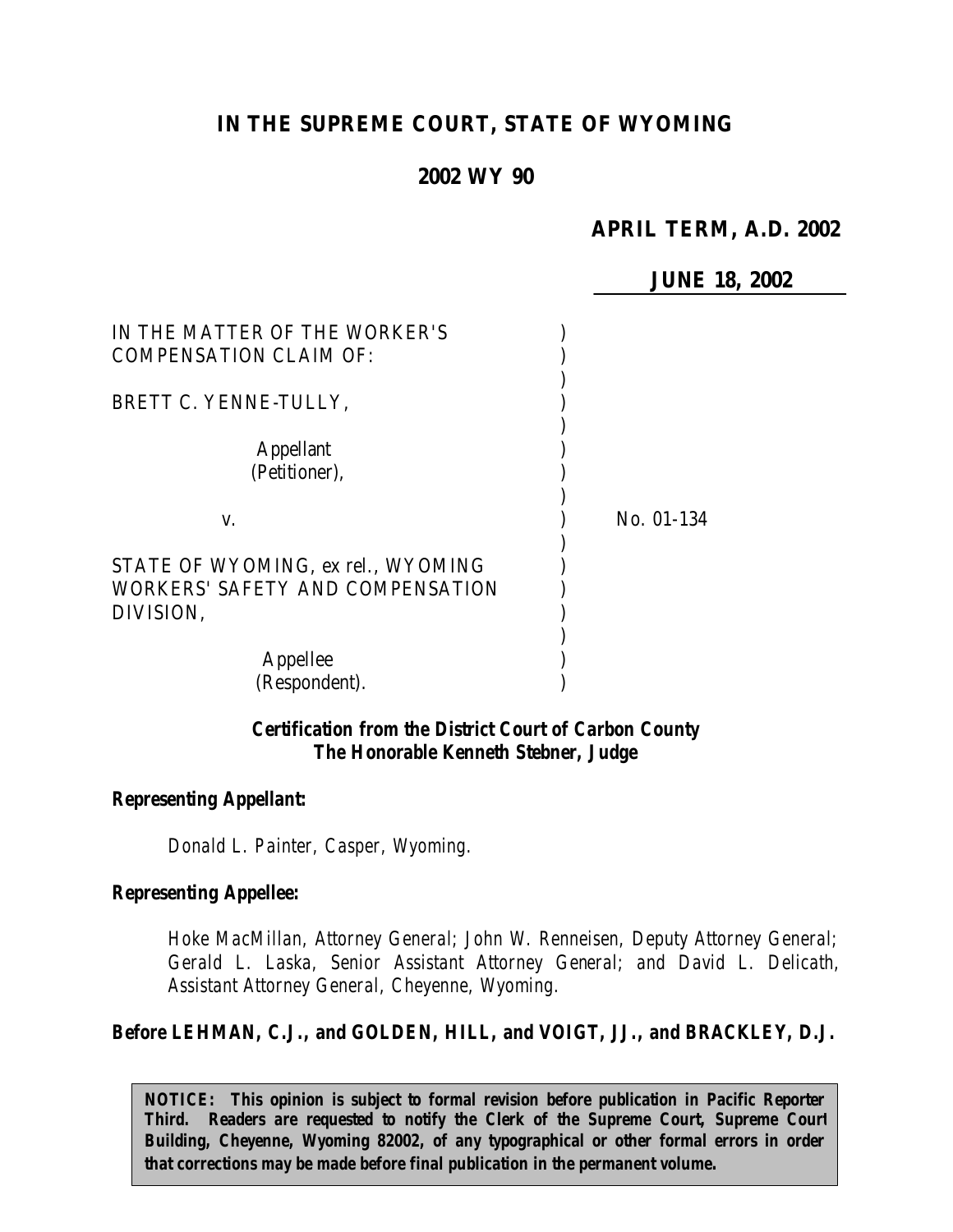### **VOIGT, Justice.**

[¶1] This is an appeal from an Order Denying Benefits Nunc Pro Tunc issued by a hearing examiner from the Office of Administrative Hearings (OAH) on April 27, 2001. Brett Yenne-Tully (the appellant) contended that the herniated disc he suffered in 1997 was a second compensable injury resulting from a work-related accident in 1989. The Wyoming Workers' Safety and Compensation Division (the Division) disagreed. The hearing examiner concluded that the medical evidence indicated that the appellant's original injury was not the predominant cause of his subsequent disc herniation and he failed to prove that he was entitled to benefits under the second compensable injury rule. We affirm.

# **ISSUES**

[¶2] The appellant phrases the issue as:

Whether, when the expert opinion apportions the causation for injury as 70 percent as non-occupational causes and thirty percent to the subject injury, Appellant has failed as a matter of law to meet his burden of proof.

The Division states the issue as:

Whether the Hearing Examiner correctly determined that Appellant's herniated disc in 1997 was not a second compensable injury resulting from his 1989 work-related accident.

# **FACTS**

[¶3] On September 29, 2000, this Court reversed and remanded this case to the OAH for reconsideration under the second compensable injury rule. *Yenne-Tully v. Workers' Safety and Compensation Div., Dept. of Employment*, 12 P.3d 170 (Wyo. 2000). In that opinion, we cited the facts as:

> Yenne-Tully suffered his first back injury when a snow fence fell on him in 1982. He received treatment and missed two or three days of work. He had no further back problems until August 1989, when he fell down a flight of stairs while working as a guard at the Wyoming State Penitentiary. CT scans the following summer revealed a disc bulge at the L3-L4 level, as well as "some significant irregularity, primarily at the L5-S1, more minor at the L4-L5 level." An MRI in December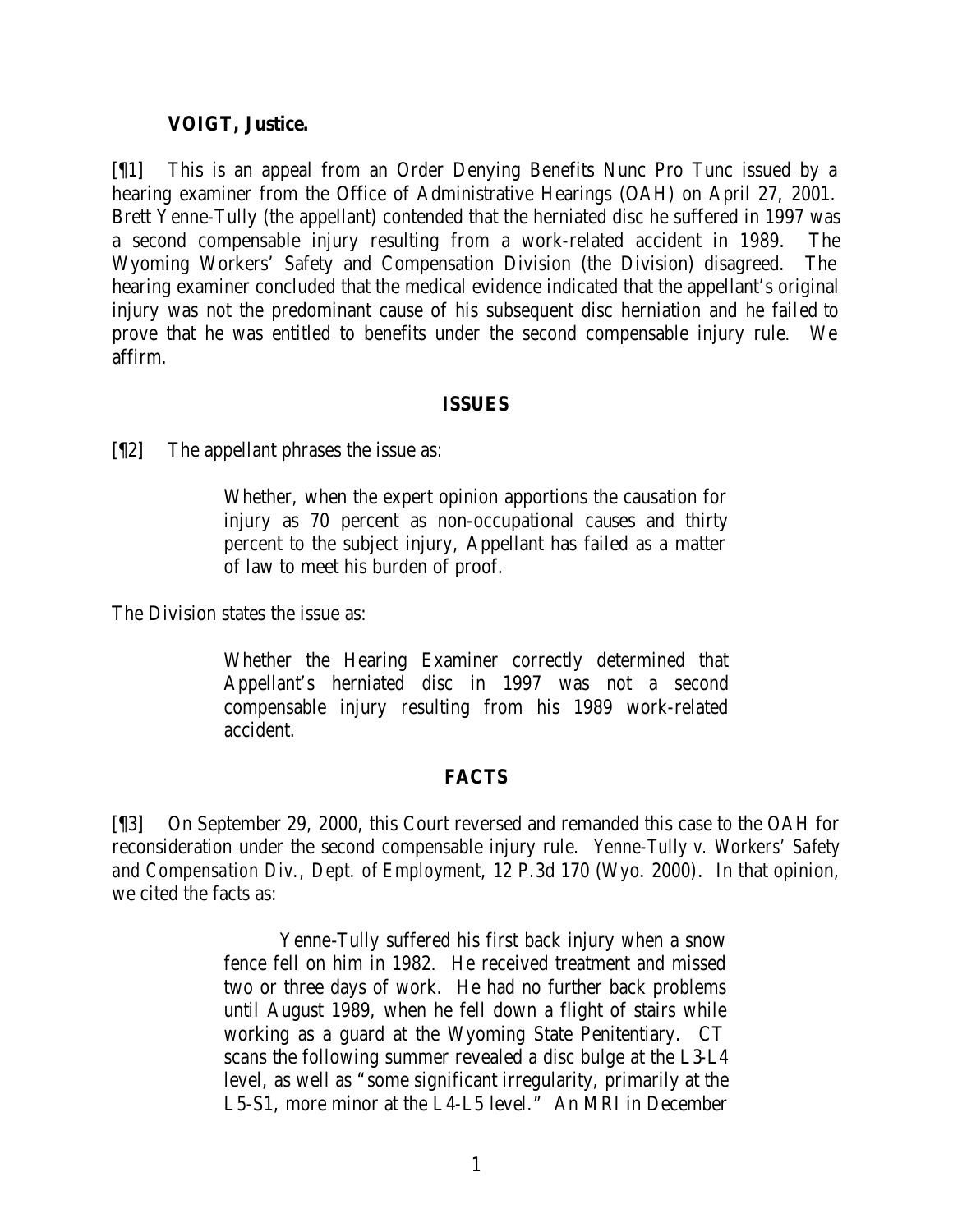1991 showed "early degenerative changes of the intervertebral dis[c] at the L5-S1 level, without herniation." The Division paid for Yenne-Tully's conservative treatment for his back through December 1991. Yenne-Tully continued to lead an active life, but experienced constant back pain and had to leave work early or miss work on many occasions. In December 1997, he awoke one morning and could not move due to extreme pain. An MRI the following month revealed a herniated disc at the L4-L5 level. The disc was surgically repaired in January 1998.

Yenne-Tully sought workers' compensation benefits for his surgery, believing the herniated disc to be causally related to his 1989 fall. The Division denied benefits, stating that, "[t]he current condition is due to a herniation at the L4-L5 level, which was not effected in the original injury." A hearing was held at Yenne-Tully's request on September 23, 1998. Four of his co-workers testified that since the 1989 accident, Yenne-Tully complained of, and exhibited symptoms of, back pain. Exhibits included the report and deposition of a physician appointed by the Division to examine Yenne-Tully and review his medical records.

*Id.* at 171.

[¶4] In the second proceeding, the hearing examiner relied on the following stipulated facts, which we quote from the record:

- 1. Claimant is 38 years old and has been employed as a correctional officer by the Wyoming State Penitentiary since 1986.
- 2. In August 1989, Claimant sustained an injury to his low back while at work when he fell down a flight of stairs.
- 3. A CT scan taken in June 1990 revealed disc bulging at the L3-L4 level.
- 4. A second CT scan taken in July 1990 showed "some significant irregularity, primarily at the L5-S1, more minor at the L4-L5 level.["]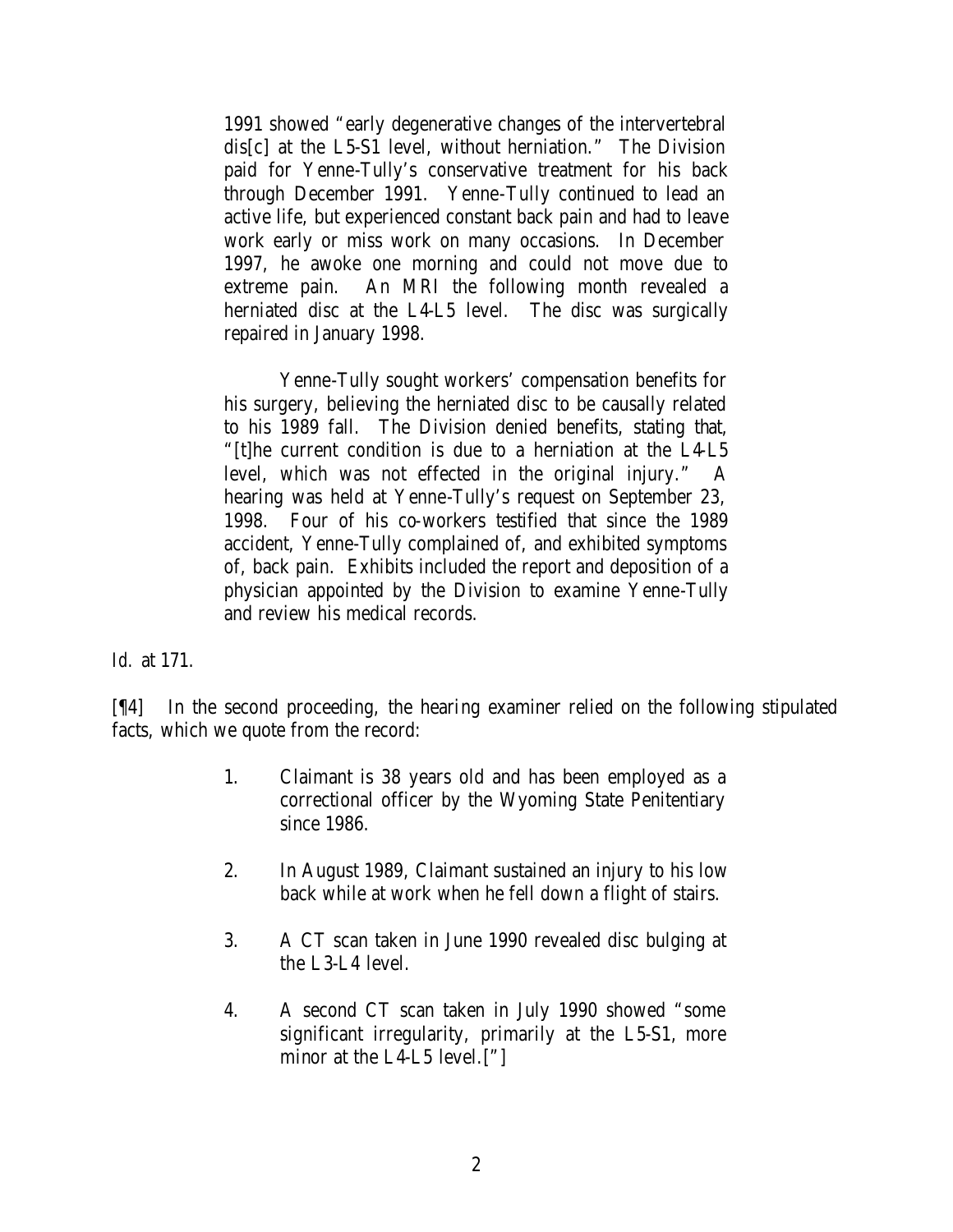- 5. An MRI taken in December 1991 revealed "early degenerative changes of the intervertebral disc at the L5-S1 level, without herniation."
- 6. Claimant treated conservatively for the two years following his injury.
- 7. The injury was recognized by Respondent as work related and all medical benefits for services rendered from the date of injury to the date of last treatment in December 1991 were paid in accordance with the Workers' Compensation Law.
- 8. Claimant has credibly testified that, although he led a very active life since the date of injury, he has been suffering from various degrees of pain in his low back since the injury occurred in August 1989 to his low back.
- 9. In the years since his last medical treatment in December 1991, he has had to leave work early or take entire days off on numerous occasions because of low back pain.
- 10. Four of Employee-Claimant's co-workers at the Wyoming State Penitentiary testified that, since his 1989 work-related injury to his low back, Employee-Claimant walks with a [limp] or rolling gait, exhibits pain behavior in the lower back when he bends or rises from a sitting position, uses hands or arms to brace himself when sitting or rising and cannot perform any heavy or aggressive duties, such as restraining inmates.
- 11. Finally, in December 1997, he awoke in the morning to his alarm clock and could not move to turn if off because of excruciating pain in his low back.
- 12. An MRI taken in January 1998 revealed a herniated disc at the L4-L5 level.
- 13. Claimant underwent surgery in January 1998 which successfully repaired the herniation at the L4-L5 level.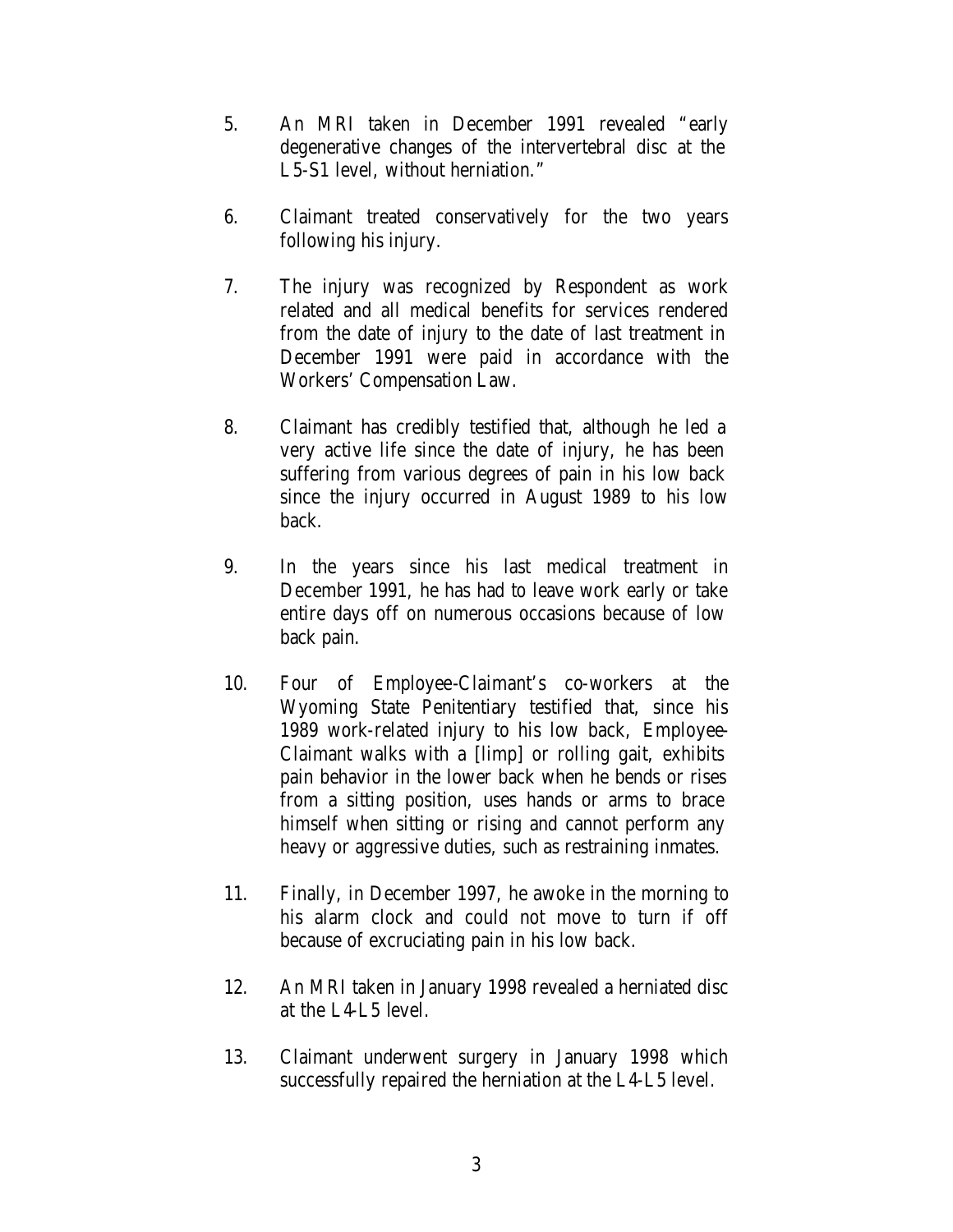14. The only medical opinion on the subject of the causation or inter-relation between the original August 1989 low back injury and the incident of December 1997, when Employee-Claimant could not move to turn off his alarm clock, is submitted in the deposition testimony of Dr. Nielson, which is incorporated in its entirety by this reference.

The hearing examiner further found:

- 15. Since his 1989 work injury, Yenne-Tully led an extremely active life outside work including being dragged by a horse which resulted in a finger amputation.
- 16. Dr. Nielson testified that a 1991 MRI of the lumbar spine was essentially normal at the L4-L5 level. In 1997 an MRI of the lumbar spine revealed significant abnormalities including a large herniated disc at the L4-  $L5$  level.  $\ldots$
- 17. Dr. Nielson opined that only 30 percent of the causation of Yenne-Tully's 1997 L4-L5 level herniated disc was the result of the original 1989 work injury. Dr. Nielson apportioned 70 percent to be related to cumulative trauma, including his activity with horses. . . .
- 18. Because 70 percent of the problem was apportioned to non work-related activities, Yenne-Tully failed to prove by a preponderance of the evidence that his herniated disc at the L4-L5 level was the direct result of his 1989 work injury to his lumbar spine at the L3-L4 level.

[¶5] The Division retained a neurosurgeon, Dr. Karl Nielson, who performed an Independent Medical Examination of the appellant on March 3, 1998. Dr. Nielson issued a report at that time and gave deposition testimony on September 1, 1998. He testified that an MRI in 1991 showed that the appellant's spine was essentially normal at the L4-L5 level, only showing minor disc bulges. He further testified that the herniated disc discovered in 1997 could, in small part, be related to the original injury in 1989, but the primary reason for herniation was attributable to cumulative trauma, some resulting from work, some from avocation, and some from daily living.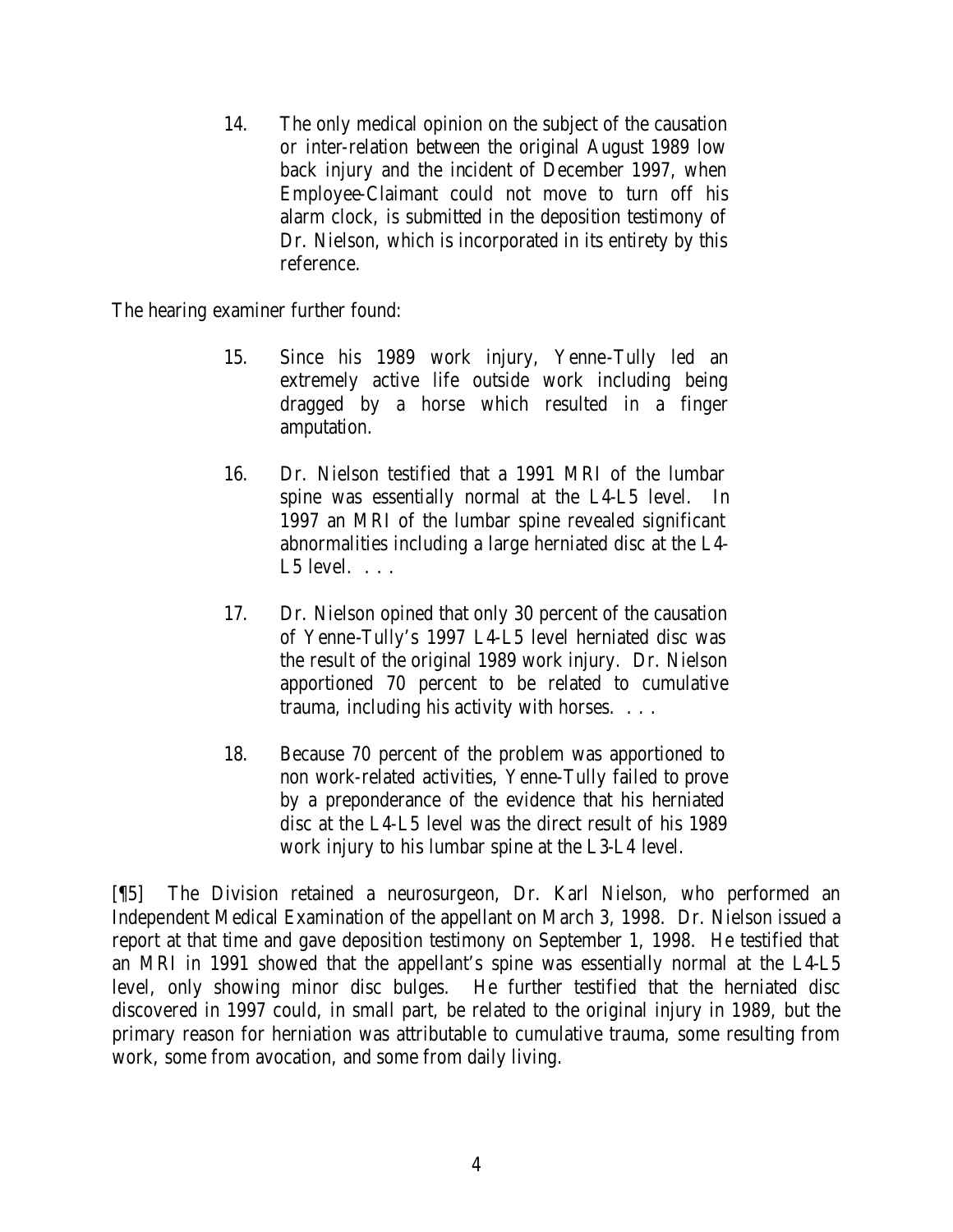[¶6] This matter came before the OAH on March 27, 2001, and the hearing examiner denied benefits for a second time. The appellant petitioned the district court on May 17, 2001, for review of the OAH's order. The district court certified review to this Court pursuant to W.R.A.P. 12.09(b) on July 2, 2001.

#### **STANDARD OF REVIEW**

[¶7] When the district court certifies directly to this Court an administrative agency's decision, we review that agency's decision "under the same appellate standards applicable to the reviewing court of the first instance." *Matter of Bessemer Mt.*, 856 P.2d 450, 453 (Wyo. 1993), *cert. denied*, 519 U.S. 1091 (1997). Our review is limited to a determination of the factors specified in Wyo. Stat. Ann. § 16-3-114(c) (LexisNexis 2001). The reviewing court shall:

> (ii) Hold unlawful and set aside agency action, findings and conclusions found to be:

> > (A) Arbitrary, capricious, an abuse of discretion or otherwise not in accordance with law;

> > > \* \* \*

(E) Unsupported by substantial evidence in a case reviewed on the record of an agency hearing provided by statute.

Wyo. Stat. Ann. § 16-3-114(c)(ii).

The interpretation and correct application of the provisions of the Wyoming Worker's Compensation Act are a question of law over which our review authority is plenary. *Wesaw v. Quality Maintenance*, 2001 WY 17, ¶ 8, 19 P.3d 500, ¶ 8 (Wyo.2001). We affirm an administrative agency's conclusions of law only if they are in accord with the law. *Id.* We do not afford any deference to the agency's determination, and we will correct any error made by the agency in either interpreting or applying the law. *Id.* In reviewing findings of fact, we examine the entire record to determine whether there is substantial evidence to support an agency's findings. *Wesaw*, ¶ 9. If the agency's decision is supported by substantial evidence, we cannot properly substitute our judgment for that of the agency and must uphold the findings on appeal. *Id.* Substantial evidence is relevant evidence which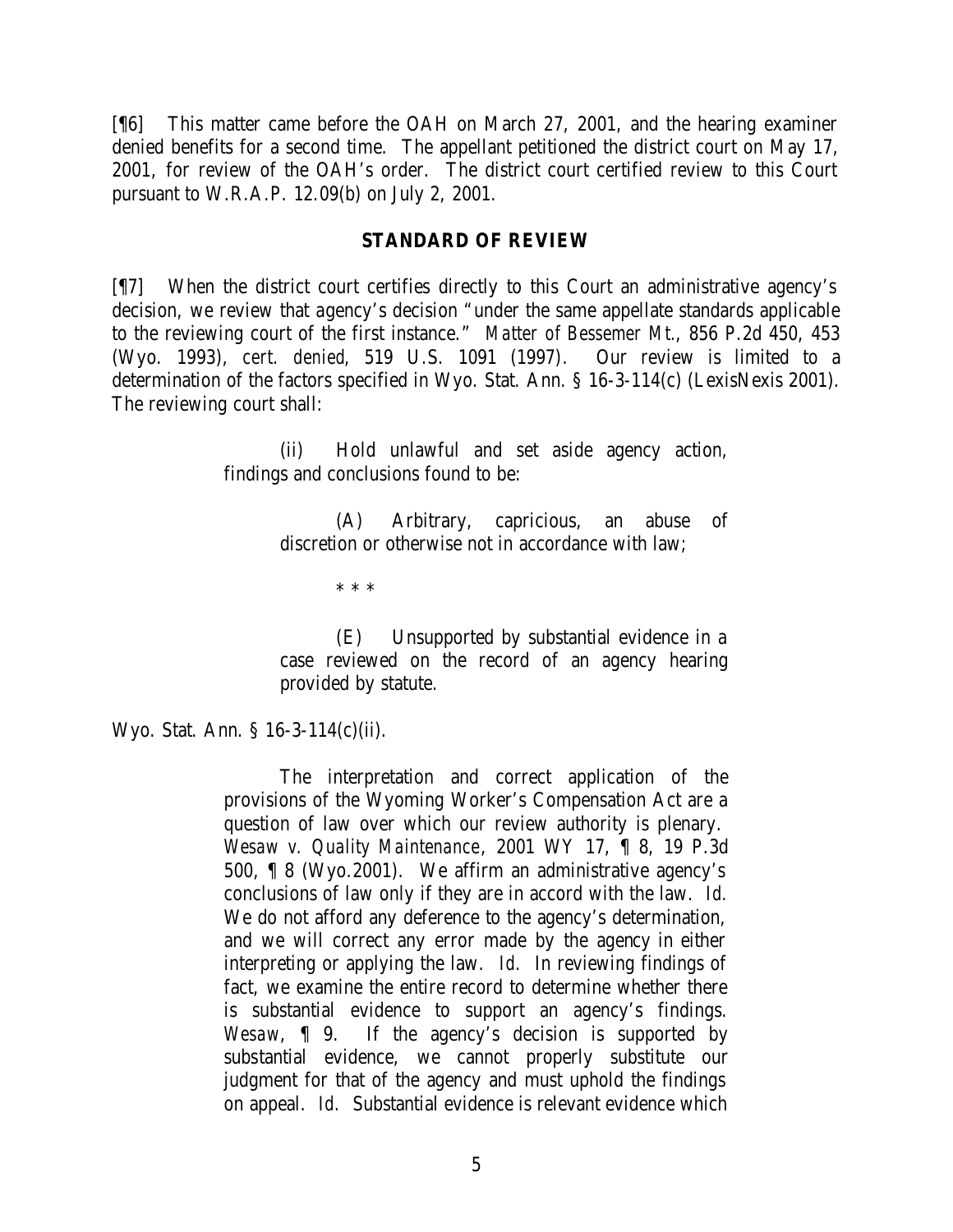a reasonable mind might accept in support of the agency's conclusions. *Id.* It is more than a scintilla of evidence. *Id.*

*In re Jensen*, 2001 WY 51, ¶ 10, 24 P.3d 1133, 1136 (Wyo. 2001).

[¶8] When reviewing a hearing examiner's decision that a worker's compensation claimant has failed to meet the burden of proof, we apply the following principles:

> A claimant for worker's compensation benefits has the burden of proving all the essential elements of the claim by a preponderance of the evidence in the contested case hearing. *Martinez v. State ex rel. Wyoming Workers' Compensation Div.*, 917 P.2d 619, 621 (Wyo.1996). When an agency decides that the party charged with the burden of proof has failed to meet that burden, the case is reviewed under the "[a]rbitrary, capricious, an abuse of discretion or otherwise not in accordance with law" language of Wyo. Stat. § 16-3- 114(c)(ii) (1990). *City of Casper v. Utech*, 895 P.2d 449, 452 (Wyo.1995). On appeal the complainant . . . has the burden of proving arbitrary administrative action. *Knight v. Environmental Quality Council of State of Wyo.*, 805 P.2d 268 (Wyo.1991); *Wyoming Bancorporation v. Bonham*, 527 P.2d 432, 439 (Wyo.1974); *Marathon Oil Co. v. Welch*, 379 P.2d 832, 836 (Wyo.1963); *Whitesides v. Council of City of Cheyenne*, 78 Wyo. 80, 319 P.2d 520, 526 (1957). The agency, as the trier of fact, is charged with weighing the evidence and determining the credibility of witnesses. *Utech*, 895 P.2d at 451 . . .. The deference normally accorded to the findings of fact by a trial court is extended to the administrative agency, and the agency's decision as to the facts will not be overturned unless it is clearly contrary to the overwhelming weight of the evidence. *Wyoming Steel & Fab, Inc. v. Robles*, 882 P.2d 873, 875 (Wyo.1994). Demonstrating evidentiary contradictions in the record does not establish the irrationality of the ruling, but we do examine conflicting evidence to determine if the agency reasonably could have made its finding and order based upon all of the evidence before it.

**Pederson v. State ex rel. Wyoming Workers' Compensation Div.***, 939 P.2d 740, 742 (Wyo. 1997); and* **see Sheth v. State ex rel. Wyoming Workers' Compensation Div.,** *11 P.3d 375, 378 (Wyo. 2000) and* **Lunde v. State ex rel. Wyoming Workers' Compensation Div.***, 6 P.3d 1256, 1258-59 (Wyo. 2000).*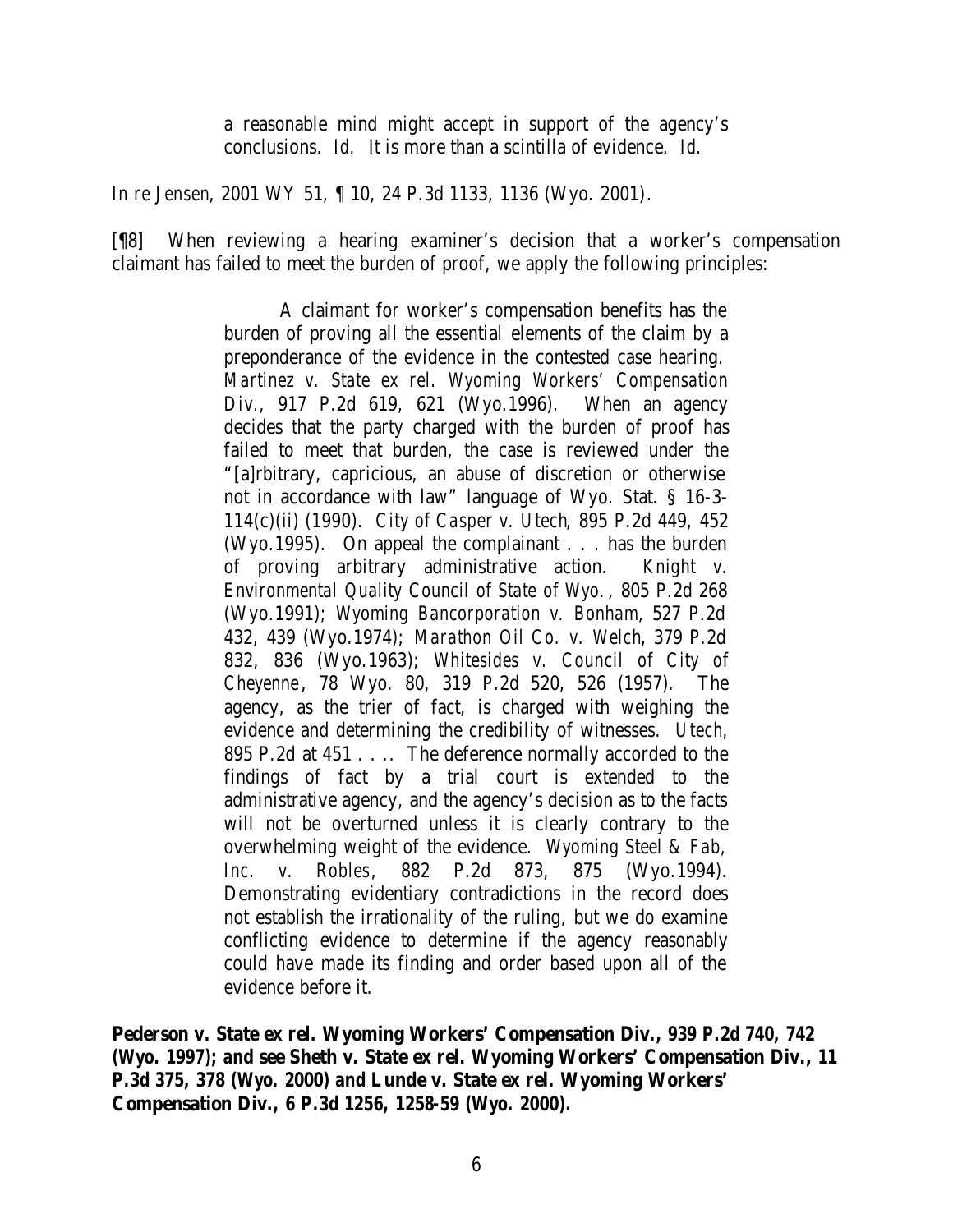# **DISCUSSION**

[¶9] The appellant argues that his 1989 injury was the cause of his herniated disc, which was diagnosed in 1997. The appellant asserts that he is entitled to recover additional worker's compensation benefits because this is a second compensable injury. He argues that an injury is compensable if there is a causal connection between the injury and the condition.

[¶10] Under the second compensable injury rule, a worker who has received a compensable injury and received benefits for that injury can, regardless of the passage of time, receive more benefits for that compensable injury without meeting either of the time limits or increased burden of proof found in Wyo. Stat. Ann. § 27-14-605 (LexisNexis 2001). *Casper Oil Co. v. Evenson*, 888 P.2d 221, 225 (Wyo. 1995). In order for a second injury to be compensable, the original compensable injury must be the *direct cause* of the subsequent injury. *State ex rel. Wyoming Workers' Safety and Compensation Div. v. Bruhn*, 951 P.2d 373, 377 n.1 (Wyo. 1997).

[¶11] Wyo. Stat. Ann. § 27-14-102(a)(xi) (Michie 1997) defines a compensable injury as:

[A]ny harmful change in the human organism other than normal aging and includes damage to or loss of any artificial replacement and death, arising out of and in the course of employment while at work in or about the premises occupied, used or controlled by the employer and incurred while at work in places where the employer's business requires an employee's presence and which subjects the employee to extrahazardous duties incident to the business. "Injury" does not include:

\* \* \*

(G) Any injury resulting primarily from the natural aging process or from the normal activities of day-to-day living, as established by medical evidence supported by objective findings[.]

Any injury "aris[es] out of" the employment when a causal connection exists between the injury and the conditions under which the work is required to be performed. *Bruhn*, 951 P.2d at 376-77. An injury is not compensable if it cannot fairly be traced to the employment as a contributing cause. *Id.* at 377. In the instant case, a significant causal connection does not exist between the appellant's initial injury in 1989 and discovery of the herniated disc in 1997. According to the medical evidence, the appellant's original injury